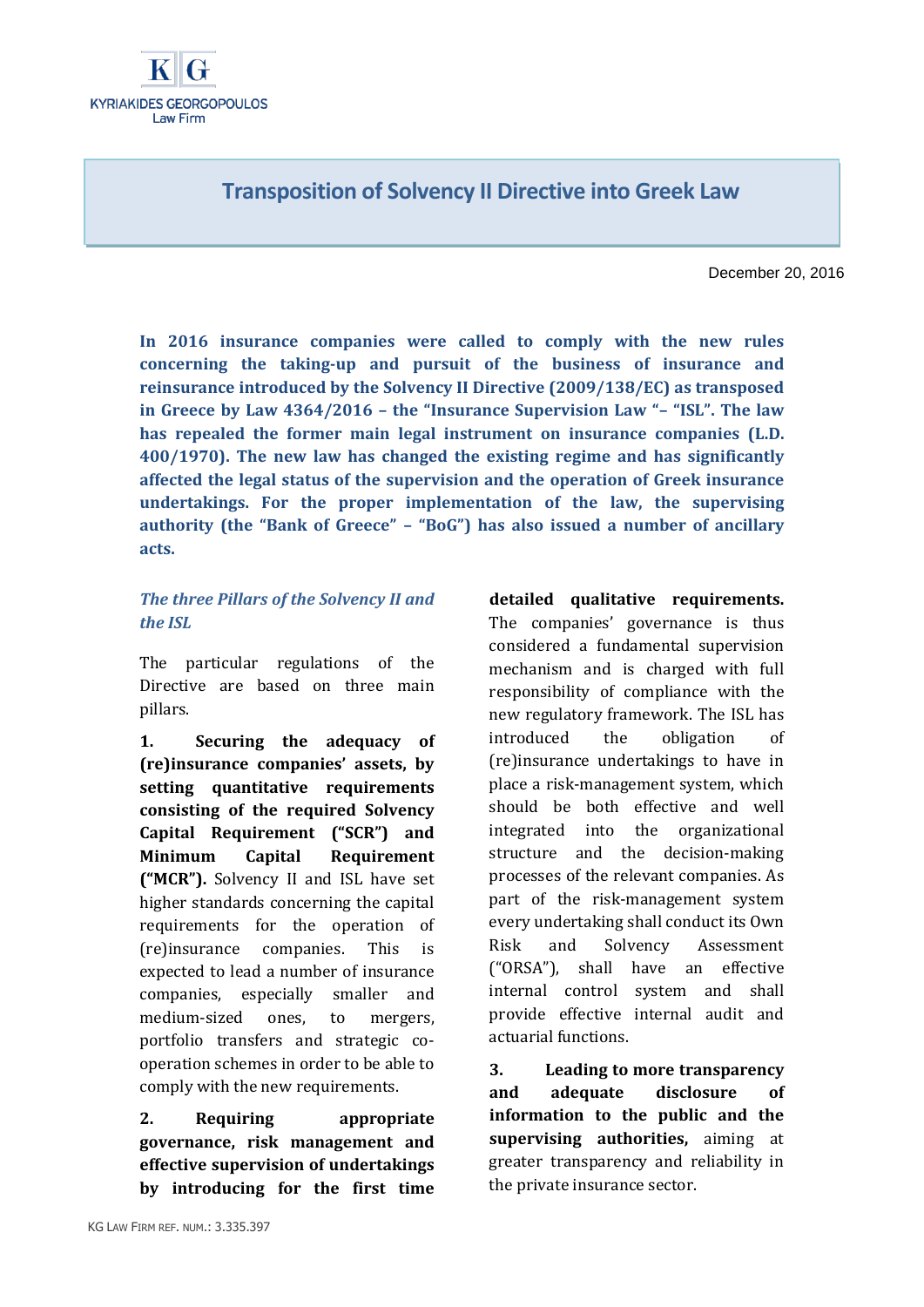

### *The Prudent Person Principle*

A significant amendment to the legal framework for the operation of (re)insurance companies is the introduction of the '*prudent person principle*' which converts to qualitative the previously applicable quantitative criteria for investments, as the same were established by L.D. 400/1970. (Re)insurance undertakings may now invest in any assets and instruments the risks of which are identifiable, measurable, manageable and can also be monitored controlled and reported, while at the same time they take into account their overall solvency needs according to the ISL. Under the implementation of the principle, more investments in qualifying infrastructure are expected, given that such investments would possibly meet the requirements of a '*prudent investment*'.

### *Groups and College of supervisors*

An innovative model of supervision is introduced, where a key role is assigned to a group supervisor, whilst recognizing and maintaining an important role for the supervisors of each of the members of the group. Supervisors from all Member States in which undertakings of the group are established shall be involved in group supervision through a *'college of supervisors'*. The college shall be set up to ensure that cooperation, exchange of information and consultation processes among the supervisory authorities of the college are effectively applied in accordance with the Directive and the ISL. Supervisory authorities should use the college to promote convergence of

their respective decisions and to cooperate closely to carry out their supervisory activities across the group under harmonised criteria.

## *Re-organization and Winding-Up Proceedings*

### *Expedited proceedings*

It is stipulated that in case the windingup proceedings exceed 3 years in duration, the liquidator should submit to the supervisory authority a plan to accelerate and complete the proceedings.

### *Creditors' Preferential Order*

A much debatable issue has been the treatment of claims during liquidation. The Directive granted in that issue ample discretion to Member States to differentiate the preferential order of creditors depending on the assets at stake (either assets representing the technical provisions or the whole of the assets).

The relevant provision of the ISL stipulates that insurance claims take precedence over any other claim against the insurance undertaking with the exception of expenses arising from the liquidation procedure, but also introduces a number of exceptions to this rule. Firstly, claims by employees arising from dependent employment contracts or claims arising from the termination of employment contracts, certain claims by lawyers, claims by public bodies on taxes, claims by social security funds and claims against assets subject to rights *in rem* (e.g. mortgages,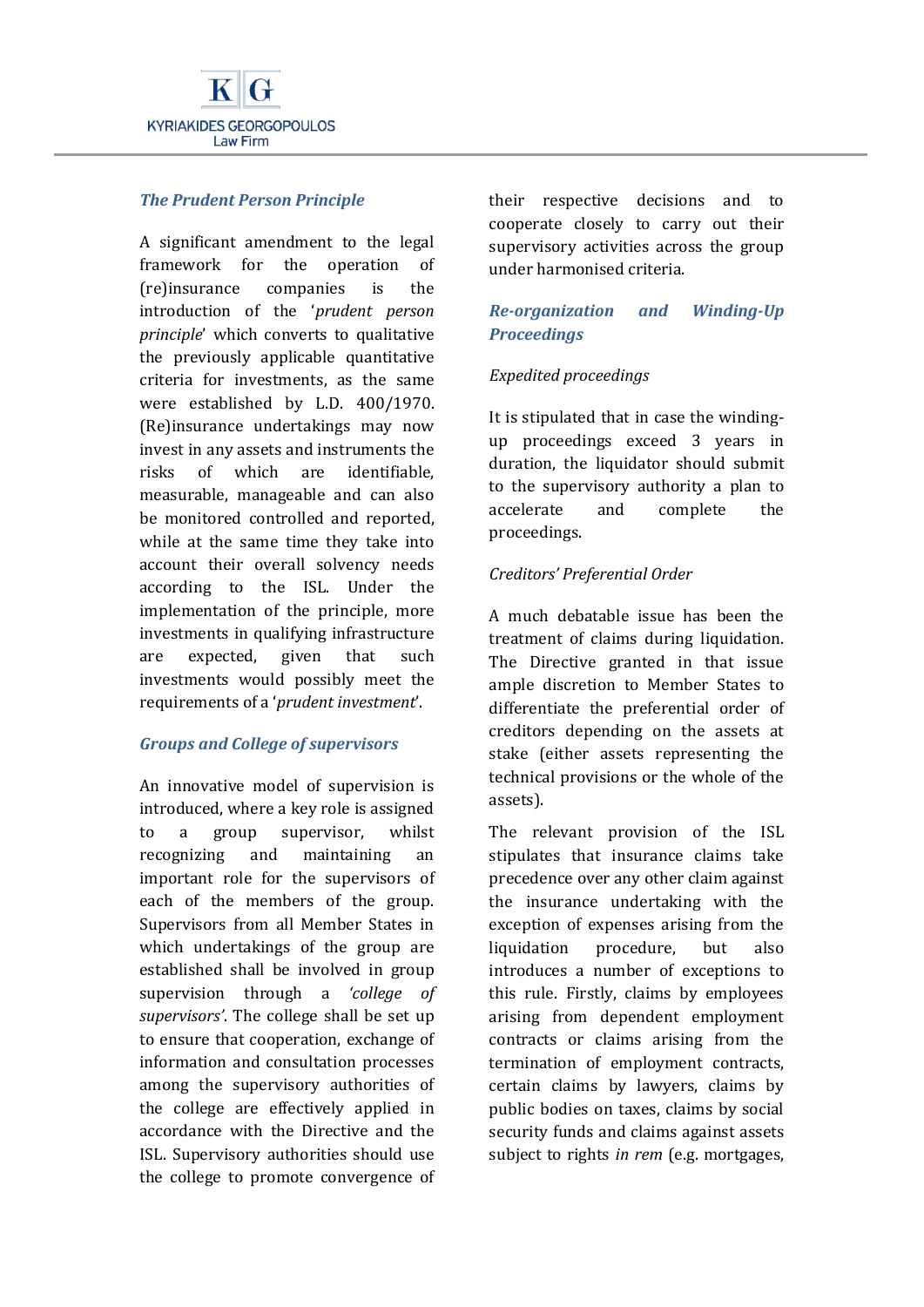

pledges) are also preferentially treated in comparison to insurance claims.

### *Outstanding Proceedings*

As far as outstanding winding-up procedures are concerned, a specialhybrid regime is provided in the ISL applying provisions of both the former and the new regime. This extraordinary provision in the ISL was deemed necessary in order to avoid delays in outstanding liquidation procedures.

### *The Functions of the Auxiliary Fund*

A much-discussed issue concerns the provisions affecting the operation of the auxiliary fund during a winding-up procedure. By contrast to the previous regulatory regime, the ISL does not include the procedure of insurance placement for compulsory insurance on motor third-party vehicle liability ("MTPL"), which has been a basic function of the auxiliary fund. Under the former regulatory scheme, the assets of an insurance undertaking in a state of winding-up would be transferred to the auxiliary fund so that the latter would cover the necessary funds for satisfying injured third parties in MTPL contracts.

Under the ISL, the scheme is significantly altered. Now, in the event of winding-up procedures all assets are handled by the liquidator. To meet the obligations arising from MTPL contracts, the liquidator discloses a list with the established insurance claims and the auxiliary fund has to indemnify the beneficiary.

Nevertheless, a special regime applies on outstanding winding-up procedures. The auxiliary fund shall be coadministrator with the liquidator as far as the portfolio of MTPL is concerned. Moreover, the fund shall administer the assets already allocated in insurance.

## *The BoG Acts and the adoption of the EIOPA Guidelines*

In accordance with article 46 para. 4 of the ISL, transposing article 71 para. 2 of the Solvency II Directive, the BoG has to comply with the guidelines and recommendations issued by EIOPA as per article 16 of Regulation (EU) 1094/2010. In the event that the BoG does not comply with the EIOPA guidelines, it shall provide the reasons for the relevant deviation.

In order to comply with the EIOPA Guidelines, the Executive Committee of the BoG has issued 23 Executive Acts (the "BoG Acts"), complementing the provisions for the application of the ISL and Regulation (EU) 2015/35 supplementing the Solvency II Directive.

Moreover, the BoG has issued an Act of the Executive Committee, as designated in article 7 para. 8 and article 12 para. 2 of the ISL, defining the annually submitted financial and other data for mutual associations and small-sized insurance undertakings excluded from the Solvency II scope. It also provides for the specifics regarding the operation of excluded insurance undertakings due to their size (e.g. technical provisions, minimum governance requirements, MCR).

More acts are expected to be issued in order to regulate various matters in accordance with the ISL, given the wide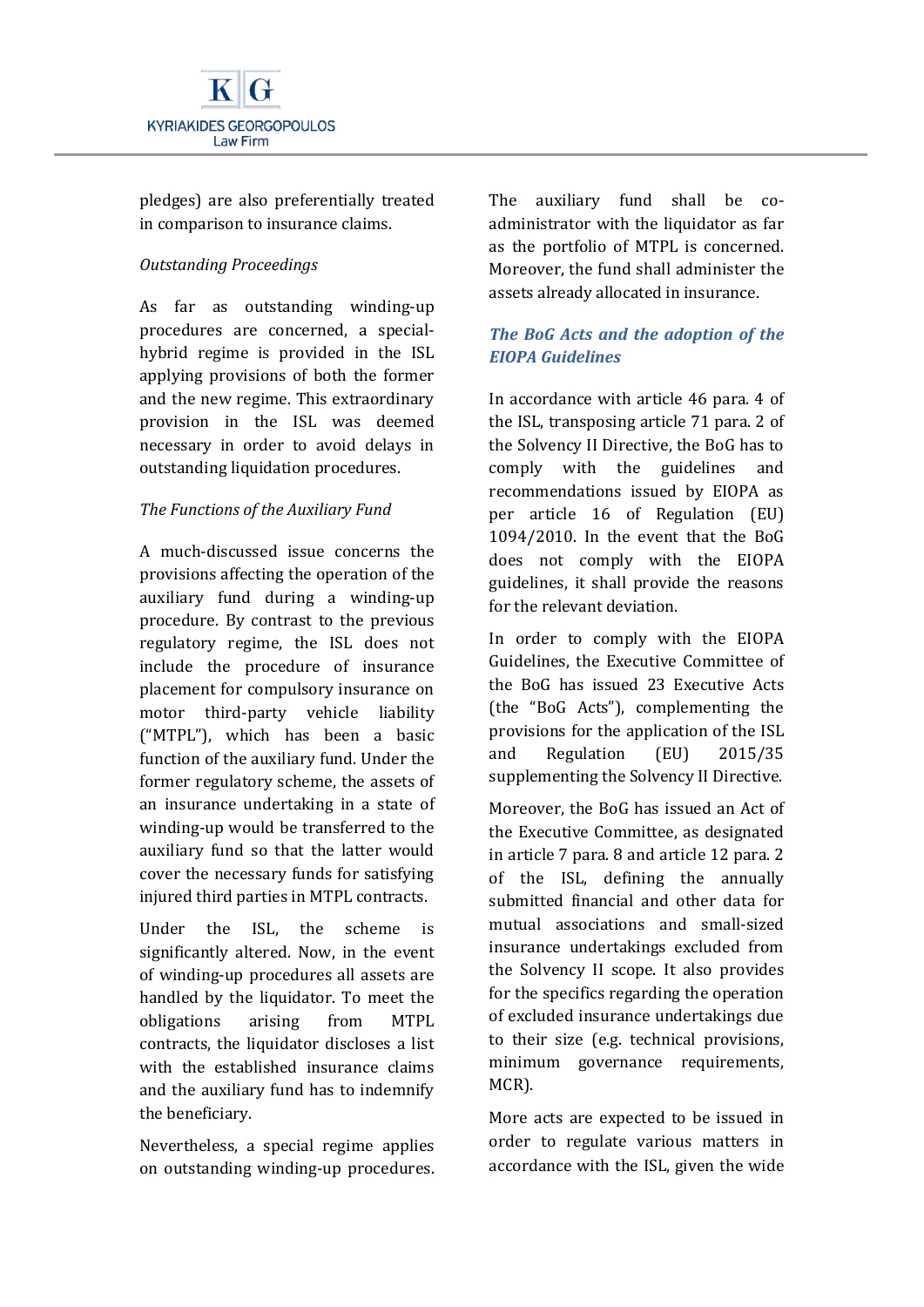

authorisation of this law for the BoG to issue secondary regulations for the proper implementation of the ISL. Such examples are those of article 28 para. 12, which provides that the requirements for the transfer of insurance portfolios to branches of insurance companies of third-countries (non-EU) shall be set by a BoG decision as well as article 43 para. 5 according to which the BoG shall publish a list specifying the information required for the assessment of a proposed acquisition of qualifying shareholdings in insurance companies.

On the other hand, in certain provisions of the ISL the BoG is authorised to issue decisions at its discretion and even

**.** 

amend the provisions of the ISL by these decisions. For instance, article 28 para. 11 provides that the BoG may determine alternative or additional requirements for a portfolio transfer and that it may also alter the procedure laid down by the ISL for informing the policyholders about the imminent transfer, the statement of objections by the policyholders, etc. These provisions might prove to be problematic in the future should such a decision be issued, as they could create legal uncertainty both for companies and policyholders: it is questionable, as a matter of principle, whether the BoG, as a regulatory authority, is competent to amend the provisions of a law voted by the Greek Parliament.

# **Supreme Court on "***claims-made***" clauses**

**The Greek Supreme Court (Plenary Session) has issued<sup>1</sup> a highly anticipated judgment on "claims-made" clauses in insurance policies covering professional risks (Judgement No 18/2015). The above ruling will definitely serve as a landmark point of reference for all similar cases and matters for some time in the future.**

<sup>&</sup>lt;sup>1</sup> The decision was issued by the end of 2015, but due to its importance, the matter has dominated in legal debates and publications throughout the year 2016. We had first provided an update [\(http://www.kglawfirm.gr/download.php?url=56f9212a1da24.pdf&name=supreme](http://www.kglawfirm.gr/download.php?url=56f9212a1da24.pdf&name=supreme-court-interprets-claims-made-clauses)[court-interprets-claims-made-clauses\)](http://www.kglawfirm.gr/download.php?url=56f9212a1da24.pdf&name=supreme-court-interprets-claims-made-clauses), already when the matter was judged before the competent chambers of the same Court.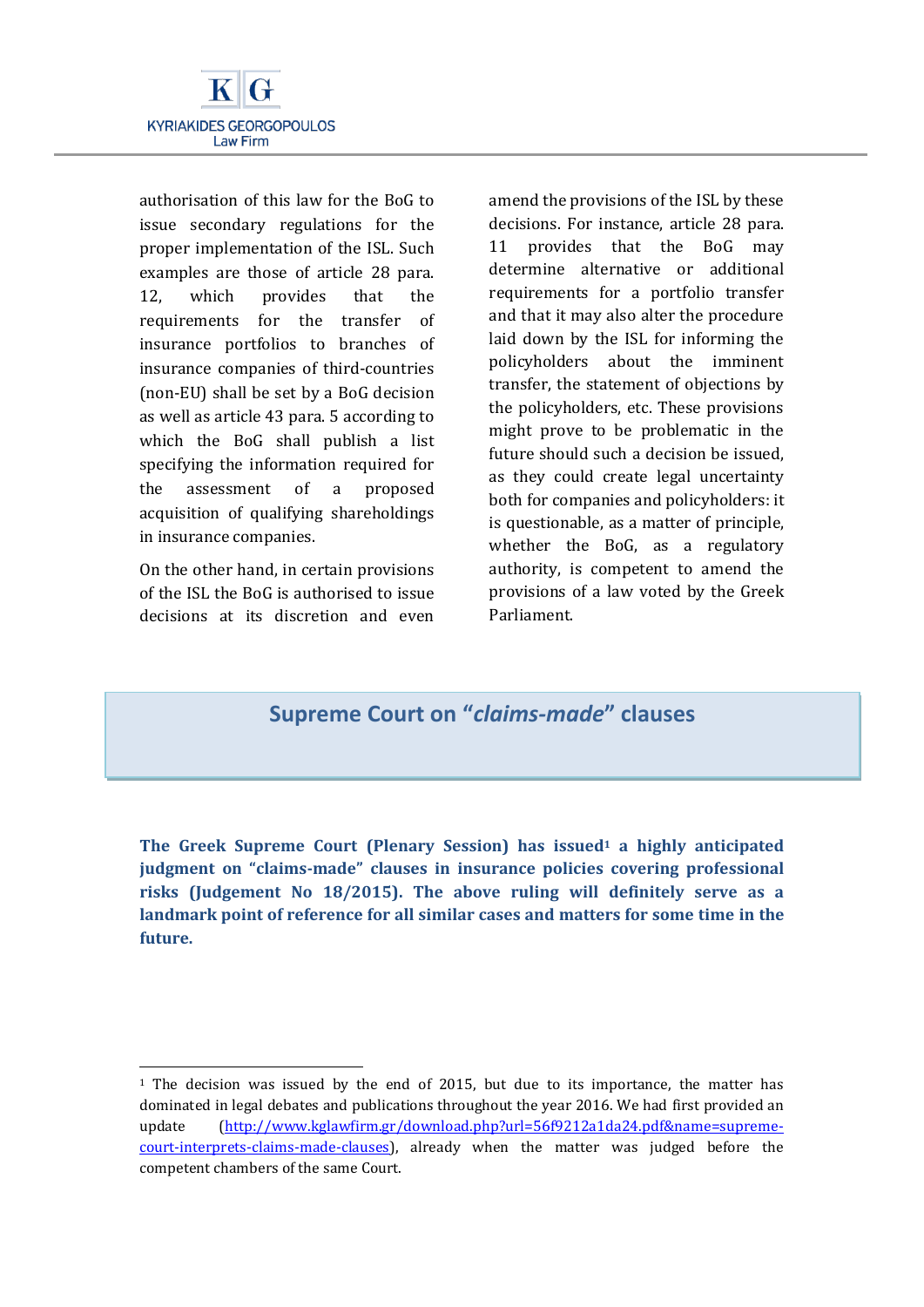

### *Facts of the case*

A bank had insured the risk of any financial loss it might suffer as a result of eventual dishonest or fraudulent acts of its employees. The relevant policy, which included a variation of the claimsmade clause, covered only losses that: a) had occurred within the duration of the policy and before the date of retroactive effect stipulated in it; and b) had been discovered and announced by the insured to the insurer within the duration of the policy ('*discovery clause'*). Where these conditions were not met, the insurer was discharged from paying the insurance money.

In this case, the insured was informed about the occurrence of the insured risk one and a half years following the expiration of the policy and the insurer claimed that the policy was avoidable for breach of the abovementioned claims-made clause of the policy.

### *Relevant provisions*

Greek Insurance Law (L. 2496/1997 – the "Insurance Law") does not refer to the issue of claims-made clauses in insurance policies. The Insurance Law consists mainly of 'semi-compulsory' provisions, meaning that any deviation from its provisions which is to the detriment of the policyholder/ insured/beneficiary is not allowed except in cases where such deviation is explicitly permitted.

Article 33(1) of the Insurance Law provides two sets of exceptions where the parties are free to regulate their mutual rights and obligations in cases where the insurance is taken out in order to cover professional risks:

- 1. exceptions regarding specific risks which are characterized as "large risks" by EU law2. These exceptions are: insurance for the carriage of goods, credit insurance, guarantee insurance, marine and air insurance.
- 2. exceptions imposed by specific provisions of the Insurance Law.

Furthermore, article 7(6) of the Insurance Law provides that: "*the terms of the policy may provide for an increased number of cases in which the insurer's liability shall be excluded, if the policyholder or the insured concludes the policy with a view to covering professional risks"*.

## *Decision*

1

## *Validity of the clause*

The Supreme Court had already ruled in its decision 14/2013 that the claimsmade clause is valid in policies covering credit insurance pursuant to Article 33(1) of the Insurance Law since it was explicitly specified in this provision that in case of credit insurance the parties are free to form the terms of their contract.

In its latest decisions 18/2015 and 19/2015 of its plenary session, the Court has ruled that when policies cover professional risks the parties may, according to articles 7(6) and 33(1) of the Insurance Law, provide for additional cases in which the insurer

 $2$  Article 13 para. 27 of Solvency II Directive.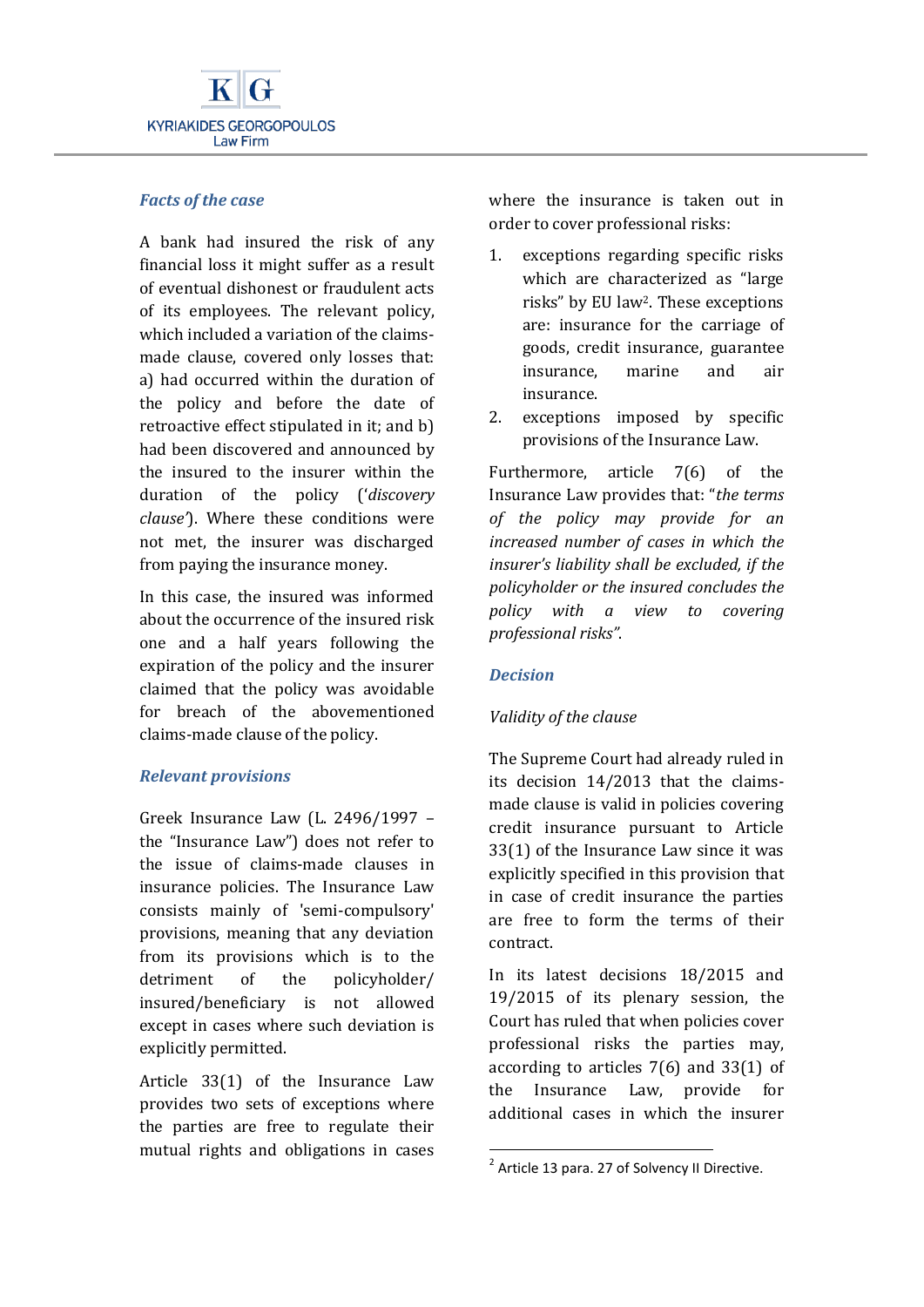

will not be liable to pay compensation and that article 7(6) concerns all types of escape clauses included in an insurance contract. Therefore, the claims-made clause may be validly agreed in all policies which cover professional risks (without regard to their characterization as one of the five types of "large" risks as provided in article 33(1) of the Insurance Law).

The Court has also rejected the view that article 7(6) only regards to article 7(5) of the Insurance Law which provides that insurer's liability is excluded in case of indemnity insurance occurred due to intentional act or omission or due to gross negligence on the part of the policyholder / insured / beneficiary. According to this view, the extension of liability exclusions only refers to the degree of the insured's fault and that, therefore, the parties may only agree that in policies covering professional risks the insurer will reject his liability if the insured event occurred due to ordinary recklessness on the part of the insured. The Court ruled that article 7(6) is a general provision and therefore it includes claims-made clauses as well as any other escape clause in an insurance policy.

#### *Extended reporting period*

In view of the nature of the specific policy in consideration and the real facts of the matter, the Court did not examine whether in case of a claims-made clause it is essential that the insurance contract designates a time period after the policy has expired during which a claim may be made and coverage triggered as if the claim had been made during the policy period (extended reporting period). An extended reporting period protects the insured when claims-made coverage is cancelled or non-renewed or is replaced with an occurrence policy without a retroactive date.

# **New minimum coverage limits in motor third-party liability with effect from 1-1-2017**

**The Bank of Greece has changed the minimum limits of coverage for motor third party liability insurance and the contribution to the Greek Motor Insurers' Bureau**.

### *Limits of coverage for MTPL*

As of 01.01.2017, the minimum limits of coverage for MTPL insurance are readjusted by virtue of the Act of the BoG with number 100/18.7.2016, in accordance with the Communication

from the Commission to the European Parliament and the Council dated 10.05.2016 and the European index of consumer prices (EICP) as per the European Regulation No. 2494/1995 concerning harmonized indices of consumer prices, as follows: